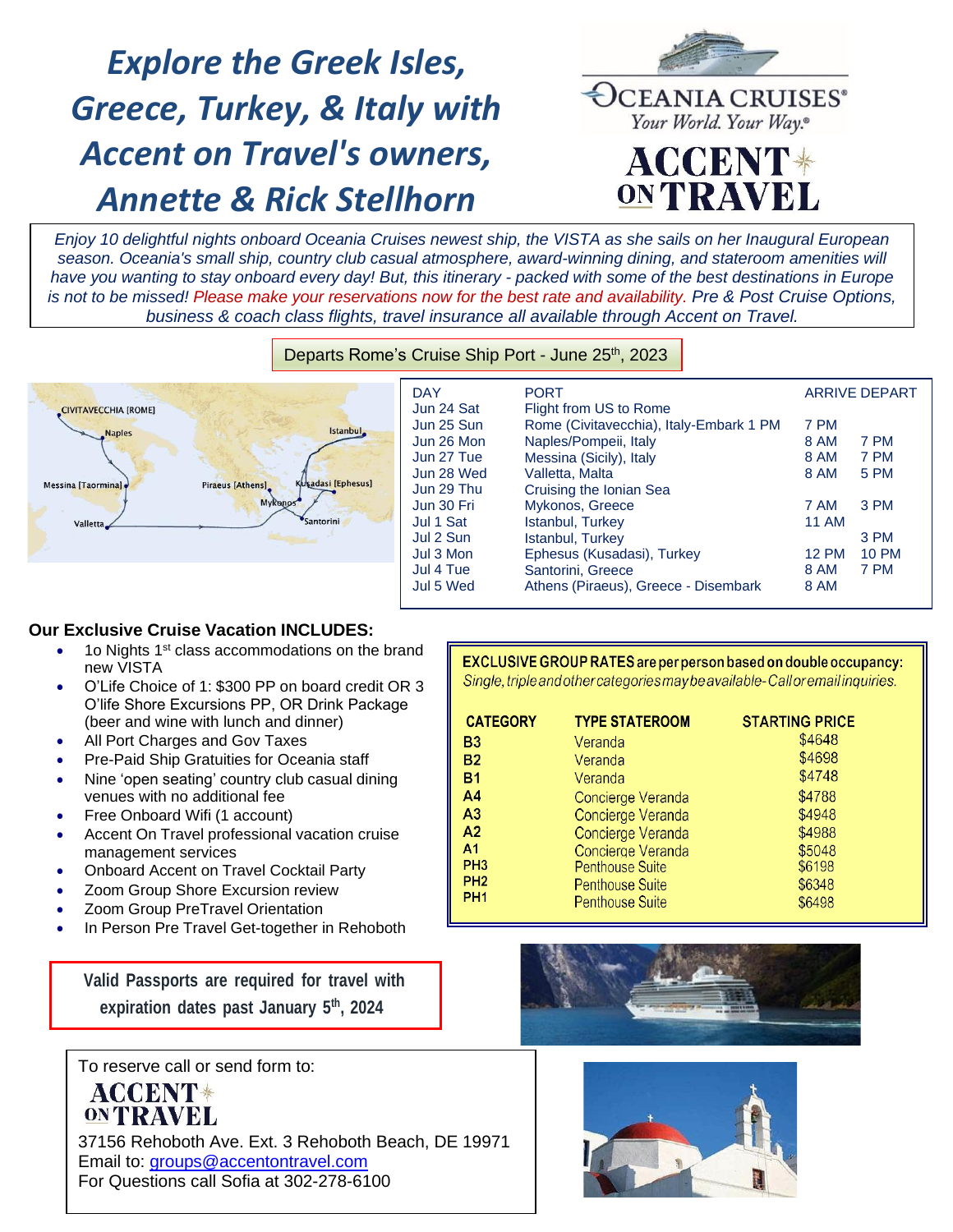# Day by Day Cruise Itinerary

**June 25 Rome (Civitavecchia)** Rome seems to have its own gravitational pull, attracting not only millions of tourists each year, but also the most creative artists and thinkers of every era. All that surrounds a visitor in Rome—the stunning art and architecture, the grandeur of scale and the lively (almost hyper-animated) citizens—guarantees an unforgettable trip.

**June 26 Naples** Naples is located in the beautiful Campania region, and many visitors use the city as a base to explore the surrounding areas, particularly Mount Vesuvius, the amazingly preserved cities of Pompeii and Herculaneum, the Amalfi Coast and the island of Capri. Within Naples itself, historic sights are so numerous that you can't help but come across them. The National Archaeological Museum is one of the best in the world, and the Museo di Capodimonte houses a collection of art that includes the Farnese Collection and rivals the Uffizi in Florence. Strolling along the Gulf of Naples with Mount Vesuvius in the background, you can quickly forget the chaos of the Centro Storico.

**June 27 Messina, Sicily** The third largest settlement on the island of Sicily, Messina is an interesting mixture of old and new architecture, as much of the city had to be rebuilt following earthquakes in the 19th and 20th centuries. Be sure to visit the Piazza del Duomo to see Orologio Astronomico, the world's largest astronomical clock.

**June 28 Valletta** Valletta is Malta's delightful capital city and a World Heritage site. During a visit in 1830, British Prime Minister Benjamin Disraeli described Valletta as "a city of palaces built by gentlemen, for gentlemen." Indeed, what better place to construct lavish buildings and store valuable objects than in a well-fortified city? Although defense was foremost in their minds, the Knights of Malta couldn't have chosen a more scenic spot for their headquarters: The hilly peninsula between two large natural harbors provides wonderful views in nearly every direction.

## **June 29 At Sea**

**June 30 Mykonos** Set like gems in the sparkling blue Aegean Sea, each of the Cyclades islands has its own character. For Mykonos, the local culture is a mix of the sacred and the profane. This island is the gateway to the neighboring unoccupied island of Delos, the sacred center of the Cyclades. Mykonos Town, the capital, is the center of activity on the island. Don't let its reputation for bacchic behavior discourage you from visiting. Go during the daytime if you want to experience a more traditional side of town. Take time to stroll its warrenlike streets, many of which are no wider than a sidewalk. On each side are smooth, whitewashed cubes whose doors and windows are splashed with bright colors. Bougainvilleas, clematis and geraniums cascade from the wooden balconies.

**July 1 & July 2 Istanbul** For the better part of two millennia, Istanbul, Turkey, has been one of the greatest cities in the world, and it remains one of the most vibrant and magical places in Europe and the Middle East. It is not the capital of Turkey—that honor was bestowed on Ankara in the 1920s—but Istanbul is the country's largest city, its main commercial, historical and cultural center and the heart of its tourism industry.

**July 3 Kusadasi (Ephesus)** Kusadasi is one of Turkey's coastal megaresort cities and is particularly popular with visitors from Northern Europe who throng its lively Bar Street in summer. At first glance, little remains of Scala Nuova, the town that stood there in the Middle Ages. However, near the port stands a massive 17th-century *caravanserai* (caravan traveler's inn) that today plays host to "Turkish Night" entertainment. Today the port plays host to numerous cruise ships throughout summer, which means that the shops in the center are often frantically busy for a few hours in the middle of the day. Their prices inevitably reflect the presence of a captive clientele with little time to compare.

**July 4 Santorini** Santorini, the southernmost of the Greek Cyclades, has to be one of the world's most dramatically beautiful islands. Its unique topography is the result of a massive volcanic eruption some 3,600 years ago, which blew the middle out of the island to create a caldera, a volcanic crater filled with deep blue water from the Mediterranean Sea.

**July 5 Athens (Piraeus)** Piraeus may not have the cosmopolitan cachet and renown of Athens, but for those seeking a slice of genuine, informal Greek atmosphere, it is well worth exploring. And for ship aficionados, Piraeus is practically para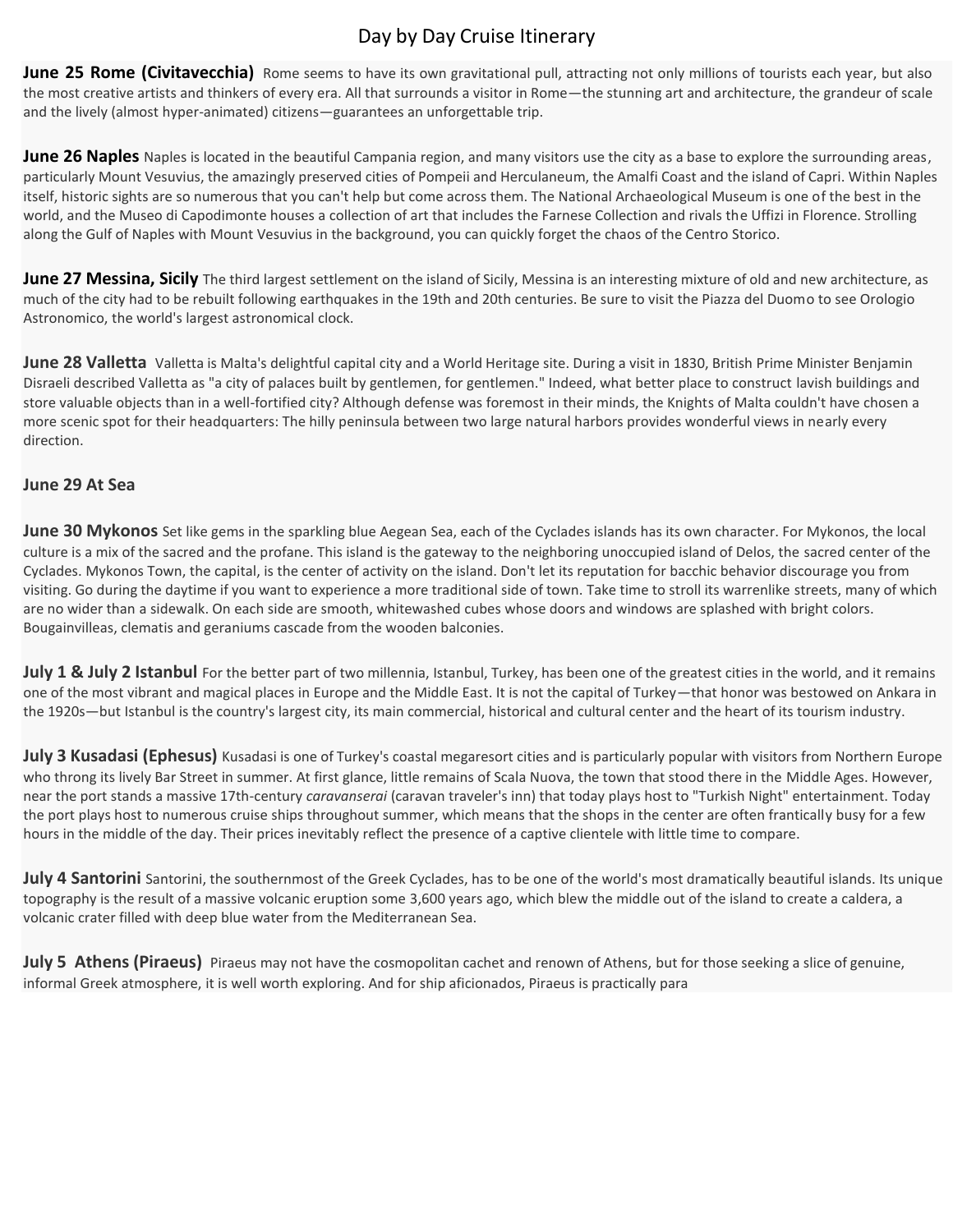

37156 Rehoboth Ave Rehoboth Beach, DE 19971

Enclosed please find my total deposit in the sum of  $\frac{2}{2}$  (\$900 per person double occupancy/ \$1650 for single rooms, for cruise, flight and hotel) for \_\_\_\_\_\_persons. I understand that my cruise deposit is refundable less \$150 Per Person until Final Payment date of March 8<sup>th</sup> 2023 however nonrefundable payments such as airfare will also occur penalties. I understand other penalties will apply after final payment date of March 8th 2023. Travel insurance, which will protect you for cancellation due to covered reasons, is highly advised. Please make checks payable to: Accent On Travel OR complete the credit card information below. Please note a signature on the next page is required for registration.

Please choose your O'Life amenity \_\_\_\_\_ \$300 PP shipboard credit OR \_\_\_\_\_ 3 shore excursions per stateroom OR **\_\_\_\_\_\_\_ Drink Package**

|                                                                                                                                                                                                                                | (FULL name EXACTLY as it appears or will appear onyour Passport) |                                                              | (Date of Birth) | (Nickname)      |            |
|--------------------------------------------------------------------------------------------------------------------------------------------------------------------------------------------------------------------------------|------------------------------------------------------------------|--------------------------------------------------------------|-----------------|-----------------|------------|
|                                                                                                                                                                                                                                |                                                                  |                                                              |                 |                 |            |
|                                                                                                                                                                                                                                |                                                                  |                                                              |                 |                 |            |
|                                                                                                                                                                                                                                |                                                                  |                                                              |                 |                 |            |
| Passport Number (Not required until final payment): Intermal and Seventh Materian Date: The Expiration Date: The Expiration Date:                                                                                              |                                                                  |                                                              |                 |                 |            |
|                                                                                                                                                                                                                                |                                                                  |                                                              |                 |                 |            |
|                                                                                                                                                                                                                                |                                                                  |                                                              |                 |                 |            |
| Special Requirements (diet, handicap, looking for a single to share) _______________________________                                                                                                                           |                                                                  |                                                              |                 |                 |            |
|                                                                                                                                                                                                                                |                                                                  |                                                              |                 |                 |            |
| Name of sharing rooms with someone living in a differenthousehold: _________________________________                                                                                                                           |                                                                  |                                                              |                 |                 |            |
|                                                                                                                                                                                                                                |                                                                  |                                                              |                 |                 |            |
| $\Box$ I AM A SINGLE TRAVELER AND AWARE OF A SINGLE SUPPLEMENT as quoted. $\Box$ I am looking to share                                                                                                                         |                                                                  |                                                              |                 |                 |            |
|                                                                                                                                                                                                                                |                                                                  |                                                              |                 |                 |            |
|                                                                                                                                                                                                                                |                                                                  |                                                              |                 |                 |            |
| Address: SAME AS ABOVE                                                                                                                                                                                                         |                                                                  | (Name EXACTLY as it appears or will appear on your Passport) |                 | (Date of Birth) | (Nickname) |
|                                                                                                                                                                                                                                |                                                                  |                                                              |                 |                 |            |
|                                                                                                                                                                                                                                |                                                                  |                                                              |                 |                 |            |
|                                                                                                                                                                                                                                |                                                                  |                                                              |                 |                 |            |
|                                                                                                                                                                                                                                |                                                                  |                                                              |                 |                 |            |
|                                                                                                                                                                                                                                |                                                                  |                                                              |                 |                 |            |
| Special Requirements (diet, handicap) experience of the control of the control of the control of the control of the control of the control of the control of the control of the control of the control of the control of the c |                                                                  |                                                              |                 |                 |            |
| Occasion: □ Birthday □ Anniversary □ Other □ Other                                                                                                                                                                             |                                                                  |                                                              |                 |                 |            |
|                                                                                                                                                                                                                                |                                                                  |                                                              |                 |                 |            |
|                                                                                                                                                                                                                                |                                                                  |                                                              |                 |                 |            |
|                                                                                                                                                                                                                                |                                                                  |                                                              |                 |                 |            |
|                                                                                                                                                                                                                                |                                                                  |                                                              |                 |                 |            |

**CANCELLATIONS AFTER FINAL PAYMENT CARRY UP TO 100% PENALTIES. (Signature required on back of this page) WE STRONGLY RECOMMEND THE PURCHASE OF MEDICAL TRAVEL INSURANCE. SIGNATURE ON BACK REQUIRED TO COMPLETE REGISTRATION**